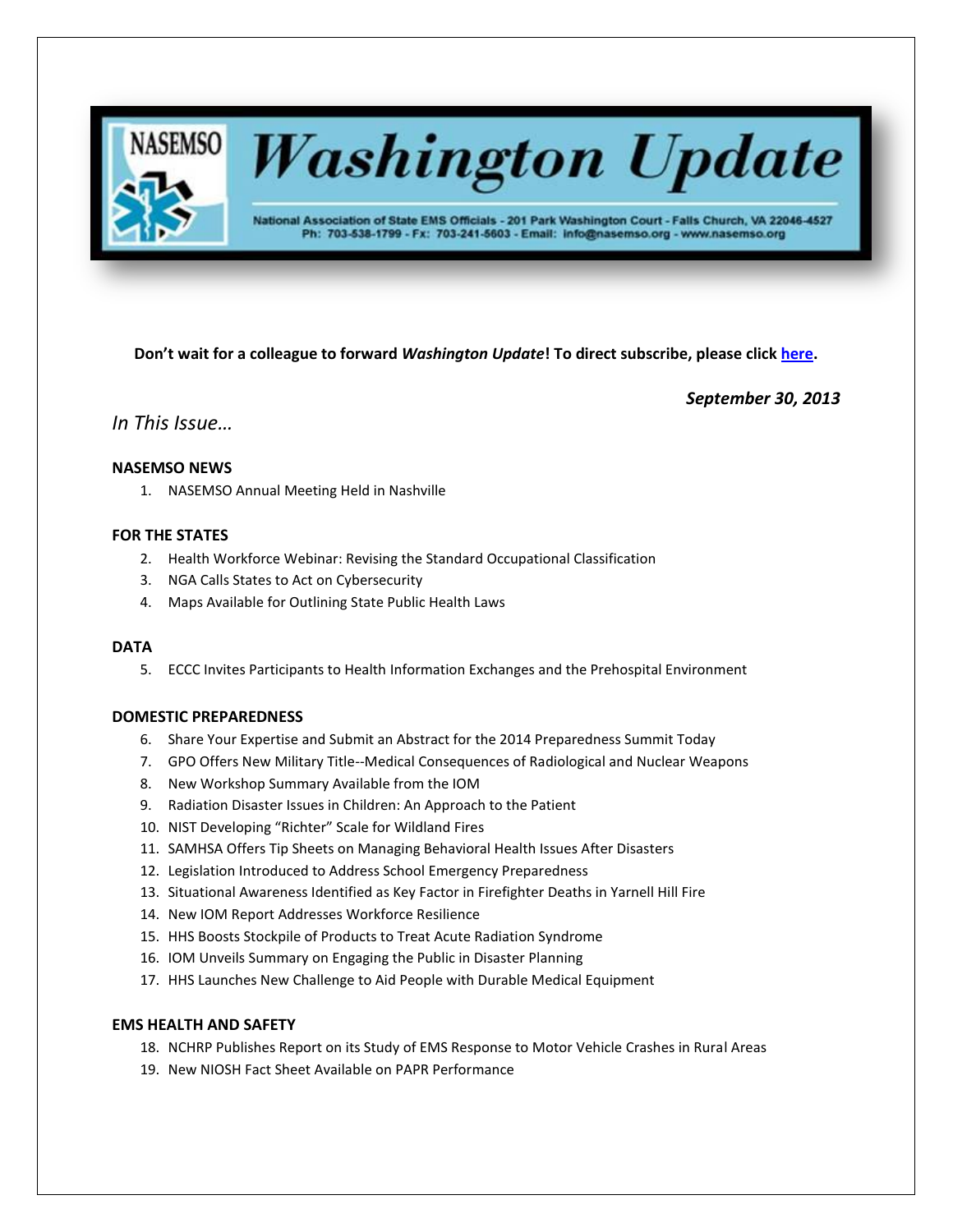# **PEDIATRIC EMERGENCY CARE**

- 20. HRSA MCB "Transfer Processes" Webinar Now Available for Viewing
- 21. IOM Recommends Collaborative Approaches for Confronting Sexual Exploitation and Trafficking of Minors
- 22. PEARS Updated to Reflect 2010 AHA Guidelines

# **RURAL**

23. Celebrate National Rural Health Day November 21, 2013

# **FEDERAL PARTNERS**

- 24. HHS Seeks Comment on Draft Strategic Plan
- 25. SAMHSA Releases Opioid Overdose Prevention Toolkit
- 26. New FDA Rule Requires Unique Identifier on Medical Devices
- 27. New Safety Measures Announced for Extended-release and Long-acting Opioids

## **INDUSTRY NEWS**

- 28. NFPA 1201 Revision in Progress
- 29. New Statement on EMS as an Essential Public Function
- 30. Hospira Blood Sets: Recall Blood Bags Punctured With Piercing Pin
- 31. Ladder Safety: There's an App for That

# **JOBS**

32. Bureau of Emergency Medical Services Director: Applications accepted until Thursday October 3rd

#### **INTERESTING ABSTRACTS**

- 33. Early Warning Scores in the ED Identify Kids Who Need the ICU
- 34. New from AAP: Evaluation of Children When Sexual Abuse is Suspected
- 35. New Study Supports Use of Pediatric Telemedicine in Rural EDs

# **UPCOMING EVENTS**

# **\*\*\*STATEWIDE EMS CONFERENCES\*\*\***

**\*\*\*National Conferences and Special Meetings\*\*\***

# **1. NASEMSO Annual Meeting Held in Nashville**

NASEMSO members and partners converged on Nashville, TN in force to conduct the annual meeting of the organization. All 5 Councils and several committees met over 6 days at the Gaylord Opryland Hotel. Several hot topics were discussed throughout the week and powerpoint presentations will be made available to attendees as available. A highlight of the week was the presentation of the Freedom House documentary, the introduction of original FH staff as well as new EMTs and paramedics being trained in St. Paul, MN under the auspices of Freedom House Reborn. The Board is pleased to announce the election of Gary Brown (VA) as Treasurer. The following regional representatives were designated for 2013-15:

- **North Central** Steve Sutton (KS) and Jack Fleeharty (IL)
- **West** Kyle Thornton (NM) and Andy Gienapp (WY)

The South Central and East regions are mid-term for 2012-14:

**South Central** – Keith Wages (GA) and Alisa Williams (MS)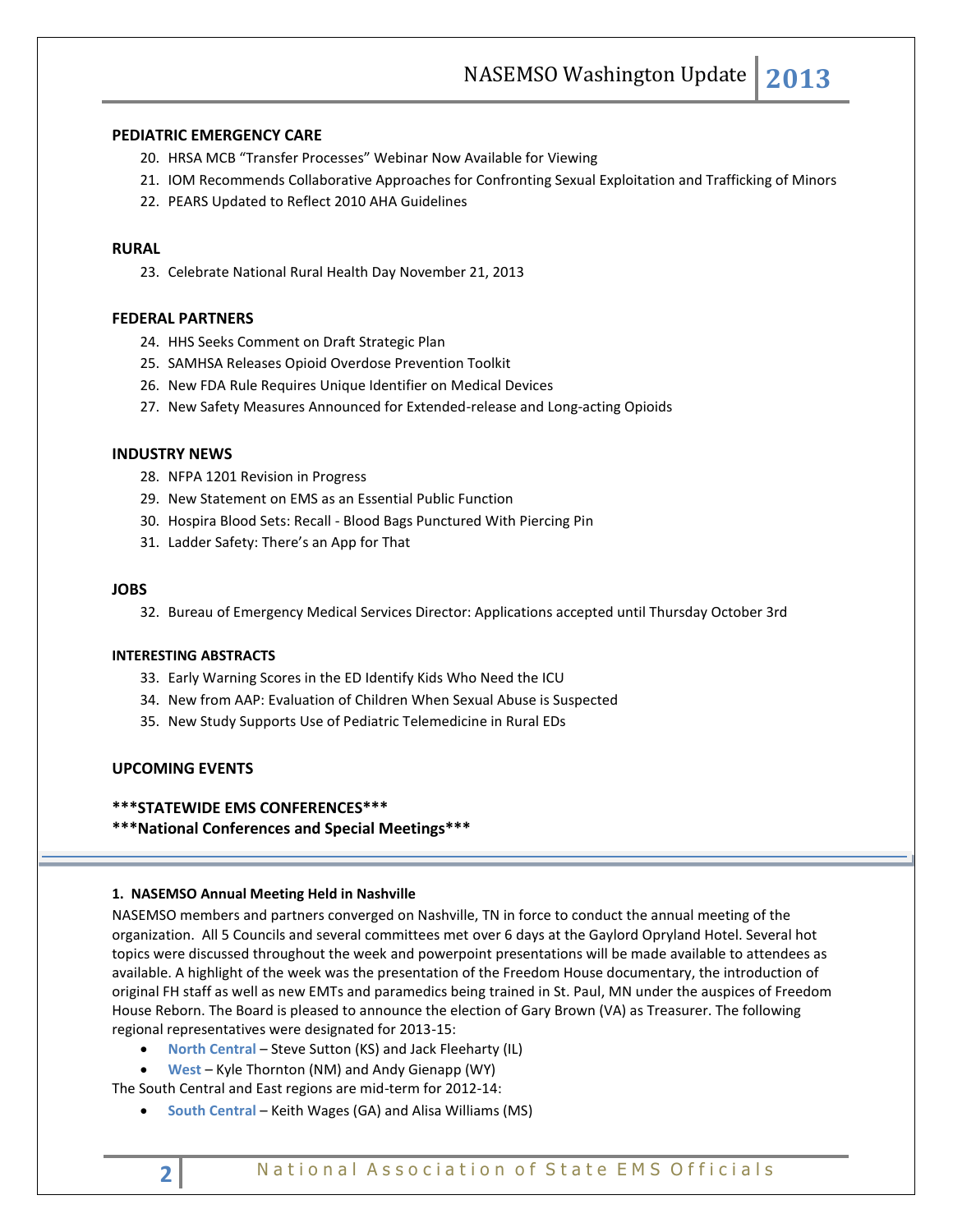**East** – Chris Bell (VT) and Lee Burn (MY)

New Mexico was voted as the site for the 2016 NASEMSO Annual Meeting. (2014 will be held in Cleveland, OH and 2015 will be held in Louisville, KY.) The following resolutions were submitted and adopted:

- **2013-01 Standard for Public Safety Communications When Responding to Calls Pertaining to Missing, Abducted and Sexually-Exploited Children**
- **2013-02 Integration into EMS Workforce of Personnel Trained in the Military**

NASEMSO members and staff would like to express enormous gratitude to our vendors as well as to our Tennessee hosts for exceptional hospitality and assistance during the 2013 NASEMSO Annual Meeting.

# **2. Health Workforce Webinar: Revising the Standard Occupational Classification**

An upcoming webinar by the National Center for Health Workforce Analysis will provide information about the upcoming Standard Occupational Classification (SOC) revision process with a special emphasis on health occupations. Data collected by federal agencies, such as the Bureau of Labor Statistics or the Census Collection, use the SOC when collecting and classifying data by occupation. Thus, collection of federal data about workers in different occupations – such as employment levels and trends, pay and benefits, work settings, demographic characteristics, and many other characteristics – is dependent on being included and defined in the SOC. The upcoming revision of the SOC will be the first since the passage of the Affordable Care Act, which has and will continue to dramatically affect health workforce occupations. The webinar is intended to provide background information on the upcoming revision process. It will be of particular interest to audiences interested in recommending revisions.

**Date and Time: Tuesday, October 15, 2013; 2:00-3:00PM Eastern Location: [https://hrsa.connectsolutions.com/health\\_wrkfrc\\_webinar/](https://hrsa.connectsolutions.com/health_wrkfrc_webinar/) Dial-in Number: 800-857-1222; passcode: 7298874**

#### **3. NGA Calls States to Act on Cybersecurity**

Domestic and international actors are launching a significant number of cyber attacks against states. Although many of the actions necessary to reduce the nation's vulnerabilities to cyberattacks require long-term structural improvements and business redesign, governors can take actions now that can immediately improve their state's cybersecurity posture. In a new white paper, the National Governors Association (NGA) encourages implementation of the actions to help to ensure strong governance and oversight, a baseline of cybersecurity capabilities, and quicker identification of attacks and threats; it also will help to improve basic cybersecurity practices. [For more information…](http://www.nga.org/files/live/sites/NGA/files/pdf/2013/1309_Act_and_Adjust_Paper.pdf)

#### **4. Maps Available for Outlining State Public Health Laws**

Public Health Law Research and the Robert Wood Johnson Foundation maintain LawAtlas, a gateway to key laws aimed at improving health or access to care. Visitors can use the *Interactive Law Maps* pages to generate maps and tables highlighting selected features of the law as it exists today or has changed over time. Visitors can download prepared summaries of current law from the *Policy Surveillance Reports* page, and on the *Data* page, visitors can view and download the underlying data, codebooks, and protocols. LawAtlas has just published new state law maps on child restraint laws (i.e., seat belts). The new map is the latest addition to an already existing library of state law maps on important public health issues, such as distracted driving, youth concussions, and sterile syringe access for drug users. The maps are based on comprehensive datasets outlining laws across all 50 states and the District of Columbia. [Find more information and access the maps.](http://lawatlas.org/)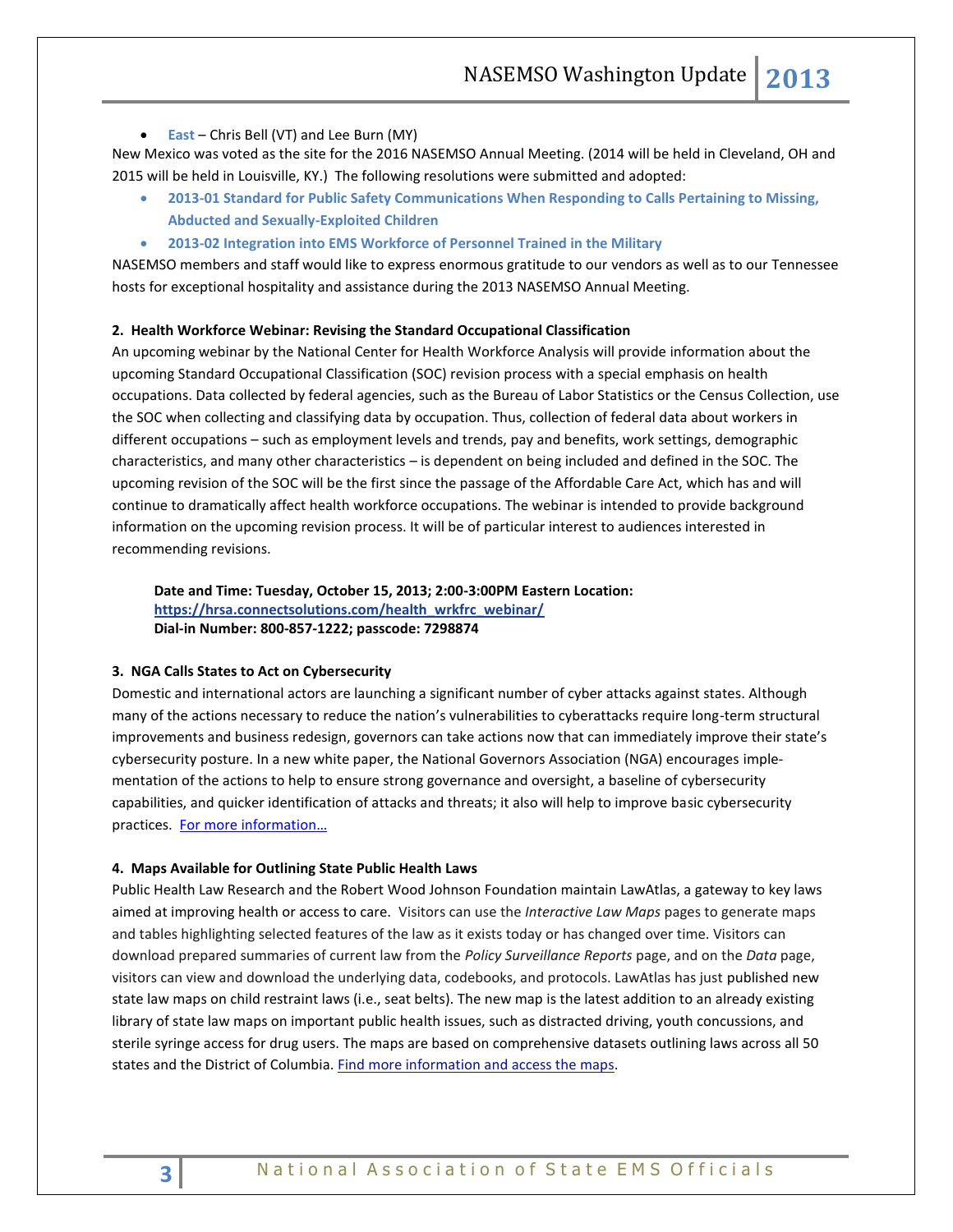# **5. ECCC Invites Participants to Health Information Exchanges and the Prehospital Environment**

Join the Emergency Care Coordination Center (ECCC) on December 4th in Washington, D.C. for *Health Information Exchanges & the Pre-Hospital Environment*, which will bring together members of the emergency care and emergency medical services (EMS) community, emergency care software vendors, and government agencies to discuss issues and successes surrounding connectivity to the new health information exchanges. With us will be representatives from the Office of the National Coordinator for Health Information Technology, the National Highway Transportation Safety Administration, and EMS agencies from across the country who will share their experiences with health information technology in the emergency care environment. The agenda for this one-day session includes:

- An overview of health information technology and exchanges;
- · A look at technology standards and the Standards & Interoperability (S&I) framework;
- A review of the NEMSIS Dataset Dictionaries;
- Health I.T. pilot projects in use around the country; and
- Working sessions to develop plans to move us forward.

In addition to the agenda items, there will be opportunities to network, share ideas, and present concerns related to health I.T. with other emergency care and EMS organizations, as well as to the government agencies responsible for implementing the health information exchanges. This presentation will be hosted by the ECCC within the Office of the Assistant Secretary for Preparedness and Response (ASPR) of the United States Department of Health and Human Services. Please RSVP t[o ECCC@hhs.gov](mailto:ECCC@hhs.gov) with your name, title, contact information, and the organization you will be representing. Space is expected to be limited, so RSVP soon.

## **6. Share Your Expertise and Submit an Abstract for the 2014 Preparedness Summit Today**

Be a thought leader in the field of preparedness by presenting your research or model practices at the 2014 Preparedness Summit. With a diverse range of attendees including professionals working in all levels of government (local, state, and federal), emergency management, volunteer organizations, and healthcare coalitions, sessions lead to integrative and fruitful dialogues and networking opportunities. Many attendees cite Summit sessions as places to expand their knowledge of preparedness approaches and resources. This year's Summit will take place April 1-4, 2014, in Atlanta, Georgia. The theme is "Stronger Together: Aligning Public Health and Healthcare Preparedness Capabilities to Protect Our Communities." Join the distinguished list of Preparedness Summit presenters and submit an abstract for the 2014 Preparedness Summit today. Click [here](http://www.mmsend47.com/link.cfm?r=892338082&sid=26625664&m=2922303&u=NACCHO&j=14974461&s=http://preparednesssummit.org/agenda/abstract-submission-instructions/) to learn more about submitting an abstract. The deadline for abstracts is October 11, 2013.

#### **7. GPO Offers New Military Title--Medical Consequences of Radiological and Nuclear Weapons**

Now available from the Government Printing Office, the title is an updated version of the 1989 Textbooks of Military Medicine (TMM), this volume addresses nuclear events and their consequences for the medical community. Topics covered include acute radiation syndrome, triage and treatment of radiation and combinedinjury mass casualties, treatment of internal radionuclide contamination, behavioral and neurophysiological consequences of radiation exposure, cytogenetic biodosimetry, and more. For more information...

# **8. New Workshop Summary Available from the IOM**

*Engaging the Public in Critical Disaster Planning and Decision Making* is the summary of a workshop held in March 2013 to discuss the key principles of public engagement during the development of disaster plans, the response phase, and during the dissemination phase when interested community partners and the general public are informed of the policies that have been adopted. Presenters provided specific examples of resources to assist jurisdictions in planning public engagement activities as well as challenges experienced and potential solutions.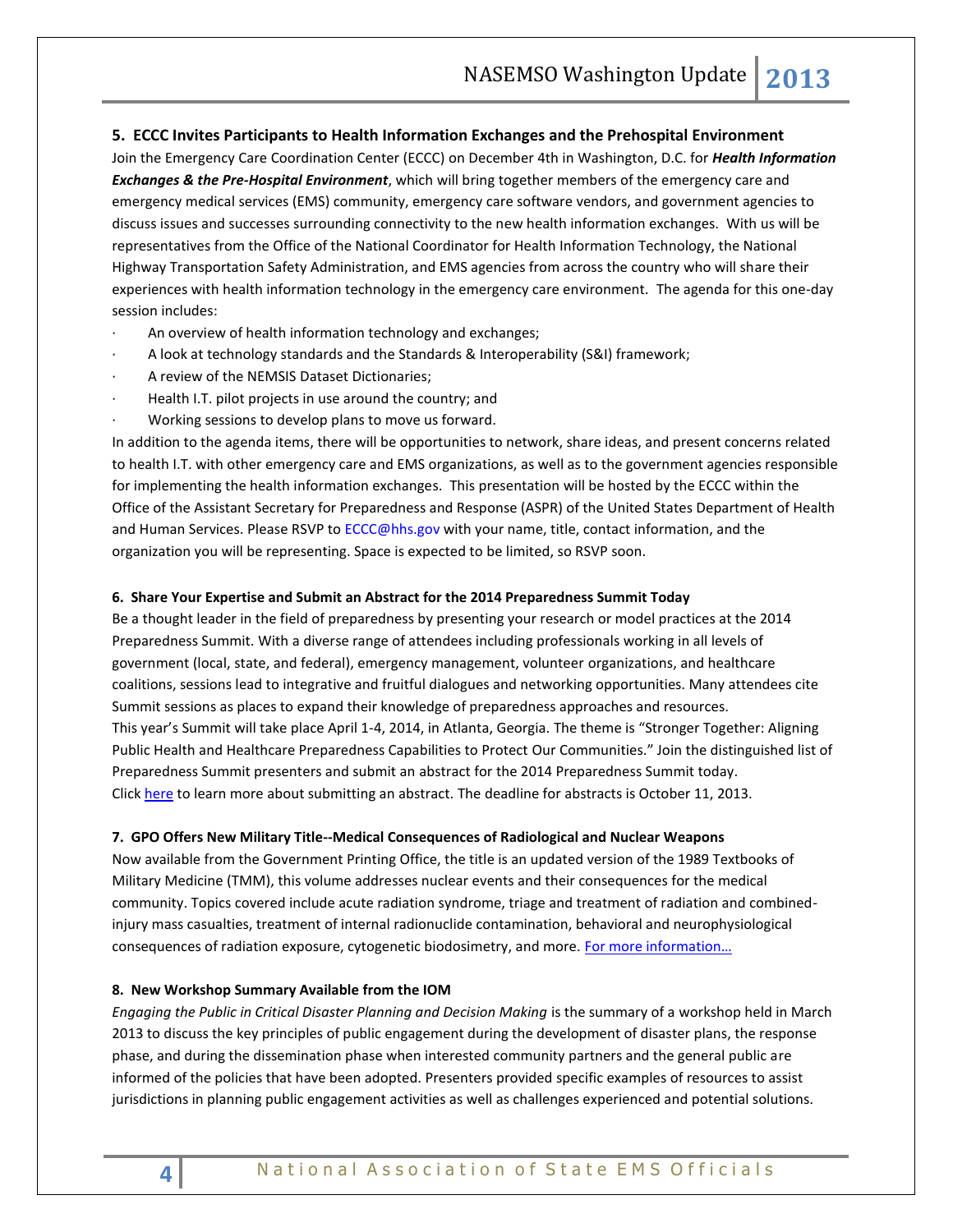This new report from the National Academies of Science and the Institute of Medicine introduces key principles of public engagement, provides practical guidance on how to plan. [For more information…](http://www.nap.edu/catalog.php?record_id=18396)

# **9. Radiation Disaster Issues in Children: An Approach to the Patient**

The National Center for Disaster Medicine and Public Health's "Radiation Disaster Issues in Children: An Approach to the Patient" is a primer that discusses the unique needs of pediatric patients during and after exposure to radiation. The primer is targeted to health care providers who may be responsible for the medical assessment and management of pediatric patients affected by a radiation disaster, particularly a nuclear detonation. After reading the primer, learners will be able to:

- 1. Apply basic concepts of ionizing radiation to pediatric disaster patients
- 2. Describe unique pediatric management priorities after ionizing radiation incident exposures
- 3. Develop an appropriate clinical management plan for the pediatric radiation disaster patient and manage the case in collaboration with appropriate consultants.

The National Center for Disaster Medicine and Public Health has developed this activity in cooperation with Professional Education Services Group, an accredited CME company. Professional Education Services Group has accredited this activity for continuing education credit. For more information...

# **10. NIST Developing "Richter" Scale for Wildland Fires**

The National Institute of Standards an[d Technology](http://www.fireengineering.com/topics/technologies.htm) (NIST) is developing a method for predicting the destructiveness o[f wildland](http://www.fireengineering.com/topics/wildland.htm) fires that it hopes will allow residents and city planners better anticipate potential disasters. Much like the Richter scale does for earthquakes, the [Wildland Urban Interface \(WUI\) Hazard Scale](http://www.fireengineering.com/articles/2012/12/wildfire-news-nist-and-forest-service-create-worlds-first-hazard-scale-for-wildland-fires.html) will assign a numerical value to project a wildfire's intensity. It will have a proposed range from E1 to E4, with E4 being a location's highest exposure to fire. The scale is primarily meant to form the technical foundation for tougher [building codes](http://www.fireengineering.com/topics/building-code.htm) to be developed by states, cities, and communities for high-risk areas. For more information...

# **11. SAMHSA Offers Tip Sheets on Managing Behavioral Health Issues After Disasters**

The Substance Abuse and Mental Health Services Administration (SAMHSA) recently posted several new tip sheets for managing behavioral health issues following disasters:

- [Tips for Survivors of a Disaster or Traumatic Event: What To Expect in Your Personal, Family, Work, and](http://links.govdelivery.com/track?type=click&enid=ZWFzPTEmbWFpbGluZ2lkPTIwMTMwOTI3LjIzNDgwNzkxJm1lc3NhZ2VpZD1NREItUFJELUJVTC0yMDEzMDkyNy4yMzQ4MDc5MSZkYXRhYmFzZWlkPTEwMDEmc2VyaWFsPTE3Nzk2MDYzJmVtYWlsaWQ9cm9iaW5zb25AbmFzZW1zby5vcmcmdXNlcmlkPXJvYmluc29uQG5hc2Vtc28ub3JnJmZsPSZleHRyYT1NdWx0aXZhcmlhdGVJZD0mJiY=&&&103&&&http://store.samhsa.gov/product/Tips-for-Survivors-of-a-Disaster-or-Traumatic-Event-What-to-Expect-in-Your-Personal-Family-Work-and-Financial-Life/SMA13-4775?WT.mc_id=EB_20130918_SMA13-4775)  [Financial Life](http://links.govdelivery.com/track?type=click&enid=ZWFzPTEmbWFpbGluZ2lkPTIwMTMwOTI3LjIzNDgwNzkxJm1lc3NhZ2VpZD1NREItUFJELUJVTC0yMDEzMDkyNy4yMzQ4MDc5MSZkYXRhYmFzZWlkPTEwMDEmc2VyaWFsPTE3Nzk2MDYzJmVtYWlsaWQ9cm9iaW5zb25AbmFzZW1zby5vcmcmdXNlcmlkPXJvYmluc29uQG5hc2Vtc28ub3JnJmZsPSZleHRyYT1NdWx0aXZhcmlhdGVJZD0mJiY=&&&103&&&http://store.samhsa.gov/product/Tips-for-Survivors-of-a-Disaster-or-Traumatic-Event-What-to-Expect-in-Your-Personal-Family-Work-and-Financial-Life/SMA13-4775?WT.mc_id=EB_20130918_SMA13-4775)
- [Tips for Survivors of a Disaster or Traumatic Event: Managing Stress](http://links.govdelivery.com/track?type=click&enid=ZWFzPTEmbWFpbGluZ2lkPTIwMTMwOTI3LjIzNDgwNzkxJm1lc3NhZ2VpZD1NREItUFJELUJVTC0yMDEzMDkyNy4yMzQ4MDc5MSZkYXRhYmFzZWlkPTEwMDEmc2VyaWFsPTE3Nzk2MDYzJmVtYWlsaWQ9cm9iaW5zb25AbmFzZW1zby5vcmcmdXNlcmlkPXJvYmluc29uQG5hc2Vtc28ub3JnJmZsPSZleHRyYT1NdWx0aXZhcmlhdGVJZD0mJiY=&&&104&&&http://store.samhsa.gov/product/Tips-for-Survivors-of-a-Disaster-or-Other-Traumatic-Event-Managing-Your-Stress/SMA13-4776?WT.mc_id=EB_20130918_SMA13-4776)
- [Tips for Talking With and Helping Children and Youth Cope After a Disaster or Traumatic Event: A Guide](http://links.govdelivery.com/track?type=click&enid=ZWFzPTEmbWFpbGluZ2lkPTIwMTMwOTI3LjIzNDgwNzkxJm1lc3NhZ2VpZD1NREItUFJELUJVTC0yMDEzMDkyNy4yMzQ4MDc5MSZkYXRhYmFzZWlkPTEwMDEmc2VyaWFsPTE3Nzk2MDYzJmVtYWlsaWQ9cm9iaW5zb25AbmFzZW1zby5vcmcmdXNlcmlkPXJvYmluc29uQG5hc2Vtc28ub3JnJmZsPSZleHRyYT1NdWx0aXZhcmlhdGVJZD0mJiY=&&&106&&&http://store.samhsa.gov/product/Tips-for-Talking-With-and-Helping-Children-and-Youth-Cope-After-a-Disaster-or-Traumatic-Event-A-Guide-for-Parents-Caregivers-and-Teachers/SMA12-4732?WT.mc_id=EB_20130918_SMA13-4732)  [for Parents, Caregivers, and Teachers](http://links.govdelivery.com/track?type=click&enid=ZWFzPTEmbWFpbGluZ2lkPTIwMTMwOTI3LjIzNDgwNzkxJm1lc3NhZ2VpZD1NREItUFJELUJVTC0yMDEzMDkyNy4yMzQ4MDc5MSZkYXRhYmFzZWlkPTEwMDEmc2VyaWFsPTE3Nzk2MDYzJmVtYWlsaWQ9cm9iaW5zb25AbmFzZW1zby5vcmcmdXNlcmlkPXJvYmluc29uQG5hc2Vtc28ub3JnJmZsPSZleHRyYT1NdWx0aXZhcmlhdGVJZD0mJiY=&&&106&&&http://store.samhsa.gov/product/Tips-for-Talking-With-and-Helping-Children-and-Youth-Cope-After-a-Disaster-or-Traumatic-Event-A-Guide-for-Parents-Caregivers-and-Teachers/SMA12-4732?WT.mc_id=EB_20130918_SMA13-4732)
- [Tips for College Students: After a Disaster or Other Trauma](http://links.govdelivery.com/track?type=click&enid=ZWFzPTEmbWFpbGluZ2lkPTIwMTMwOTI3LjIzNDgwNzkxJm1lc3NhZ2VpZD1NREItUFJELUJVTC0yMDEzMDkyNy4yMzQ4MDc5MSZkYXRhYmFzZWlkPTEwMDEmc2VyaWFsPTE3Nzk2MDYzJmVtYWlsaWQ9cm9iaW5zb25AbmFzZW1zby5vcmcmdXNlcmlkPXJvYmluc29uQG5hc2Vtc28ub3JnJmZsPSZleHRyYT1NdWx0aXZhcmlhdGVJZD0mJiY=&&&107&&&http://store.samhsa.gov/product/Tips-for-College-Students-After-a-Disaster-or-Other-Trauma/SMA13-4777?WT.mc_id=EB_20130918_SMA13-4777)
- [Tips for College Students: After a Disaster or Other Trauma: R U A Survivor of a Disaster or Other](http://links.govdelivery.com/track?type=click&enid=ZWFzPTEmbWFpbGluZ2lkPTIwMTMwOTI3LjIzNDgwNzkxJm1lc3NhZ2VpZD1NREItUFJELUJVTC0yMDEzMDkyNy4yMzQ4MDc5MSZkYXRhYmFzZWlkPTEwMDEmc2VyaWFsPTE3Nzk2MDYzJmVtYWlsaWQ9cm9iaW5zb25AbmFzZW1zby5vcmcmdXNlcmlkPXJvYmluc29uQG5hc2Vtc28ub3JnJmZsPSZleHRyYT1NdWx0aXZhcmlhdGVJZD0mJiY=&&&108&&&http://store.samhsa.gov/product/Tips-for-College-Students-After-a-Disaster-or-Other-Trauma-R-U-A-Survivor-of-a-Disaster-or-Other-Trauma-/SMA13-4778?WT.mc_id=EB_20130918_SMA13-4778)  [Trauma? How R U Doing?](http://links.govdelivery.com/track?type=click&enid=ZWFzPTEmbWFpbGluZ2lkPTIwMTMwOTI3LjIzNDgwNzkxJm1lc3NhZ2VpZD1NREItUFJELUJVTC0yMDEzMDkyNy4yMzQ4MDc5MSZkYXRhYmFzZWlkPTEwMDEmc2VyaWFsPTE3Nzk2MDYzJmVtYWlsaWQ9cm9iaW5zb25AbmFzZW1zby5vcmcmdXNlcmlkPXJvYmluc29uQG5hc2Vtc28ub3JnJmZsPSZleHRyYT1NdWx0aXZhcmlhdGVJZD0mJiY=&&&108&&&http://store.samhsa.gov/product/Tips-for-College-Students-After-a-Disaster-or-Other-Trauma-R-U-A-Survivor-of-a-Disaster-or-Other-Trauma-/SMA13-4778?WT.mc_id=EB_20130918_SMA13-4778)

# **12. Legislation Introduced to Address School Emergency Preparedness**

On September 20, Representative Donald M. Payne, Jr. (D-NJ) Ranking Member of the House Subcommittee on Emergency Preparedness, Response, and Communications, introduced H.R. 3158 - the "Secure America for Education in Our Schools Act" or the "S.A.F.E. in Our Schools Act." The bill would require each State applying for State Homeland Security Grant Program funding to certify that it requires schools to have adequate emergency preparedness plans in place in case of disaster. The Subcommittee held a hearing on September 19 "Assessing the Nation's State of Preparedness: A Federal, State, and Local Perspective." For more information...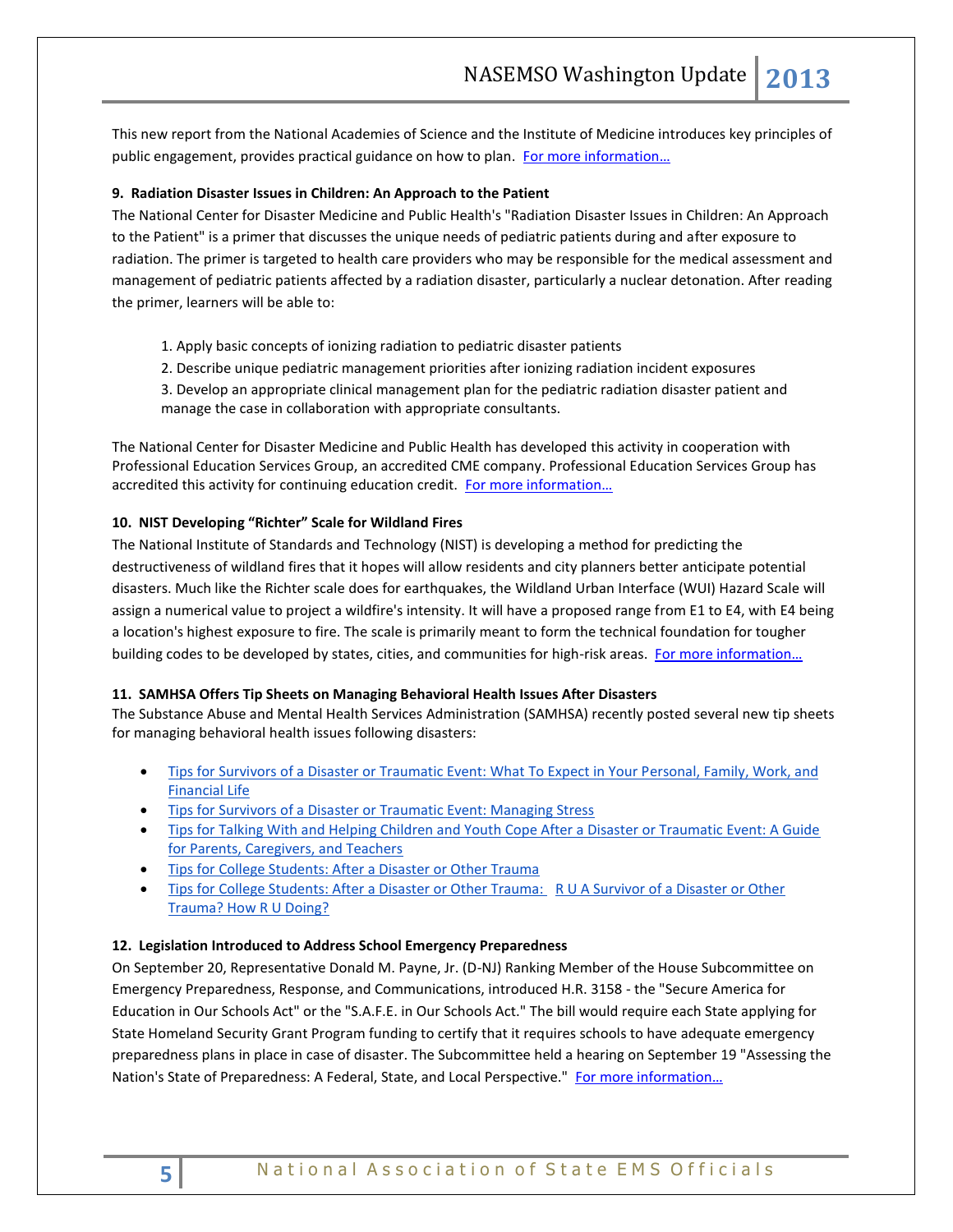### **13. Situational Awareness Identified as Key Factor in Firefighter Deaths in Yarnell Hill Fire**

The Arizona State Forestry Division has released the Serious Accident Investigation report of the [Yarnell Hill Fire,](http://wildfiretoday.com/tag/yarnell-fire/) which on June 30, 2013, killed 19 members of the Granite Mountain Hotshots. The State of Arizona convened an accident investigation team July 3 to review the conditions and events leading to the tragedy. The investigation team visited the site of the accident, reviewed audio and video files, interviewed individuals associated with the incident, reviewed fire weather and behavior data, and examined available records and physical evidence. According to the AZ State Forester, the 116-page report includes a fact-based narrative of the incident and offers the investigation team's analysis, conclusions and recommendations. It also includes a discussion section that is meant to facilitate understanding and learning by exploring various perspectives and issues that arose during the investigation. For more information...

### **14. New IOM Report Addresses Workforce Resilience**

The U.S. Department of Homeland Security should develop and promote a unified strategy and common vision to build and sustain work-force readiness and resilience across the entire agency, says a [new report](http://www.nap.edu/catalog.php?record_id=18407) from the Institute of Medicine, the health arm of the National Academy of Sciences. DHS expressed concern that it was not reaching the level of impact that it had hoped to achieve with its program to build resilience at the agency and asked the IOM to review its efforts, identify shortcomings, and provide recommendations for a five-year strategic plan.

#### **15. HHS Boosts Stockpile of Products to Treat Acute Radiation Syndrome**

Acute radiation syndrome is a serious illness that occurs in people exposed to high doses of radiation. The condition involves injuries to the body's organs, including the bone marrow, gastrointestinal tract, and lungs, and can cause neutropenia, an abnormally low level of neutrophils. No drugs or products are approved by FDA to treat the effects of Acute Radiation Syndrome, but leukocyte growth factors potentially could be used after a radiological or nuclear attack with emergency use authorization from Food and Drug Administration (FDA). Managed by ASPR's Biomedical Advanced Research and Development Authority, Project BioShield is the chief mechanism through which the U.S. government supports the advanced development and procurement of new medical countermeasures – drugs, vaccines, diagnostics, and medical supplies – to protect health against chemical, biological, radiological and nuclear threats. Orders placed today under Project BioShield contracts will increase the national stockpile of leukocyte growth factors, a treatment for acute radiation syndrome. The products ordered by the U.S. Department of Health and Human Services' Office of the Assistant Secretary for Preparedness and Response, could save lives of survivors exposed to high doses of radiation following a radiological or nuclear emergency. To learn more about ASPR and preparedness, response and recovery from the health impacts of disasters, visit the HHS public health and medical emergency website, [www.phe.gov.](http://www.phe.gov/) For information about medical countermeasures, go to [www.medicalcountermeasures.gov.](http://www.medicalcountermeasures.gov/)

#### **16. IOM Unveils Summary on Engaging the Public in Disaster Planning**

The Institute of Medicine (IOM) has released *[Engaging the Public in Critical Disaster Planning and Decision Making](http://iom.edu/Reports/2013/Engaging-the-Public-in-Critical-Disaster-Planning-and-Decision-Making.aspx)  - [Workshop Summary](http://iom.edu/Reports/2013/Engaging-the-Public-in-Critical-Disaster-Planning-and-Decision-Making.aspx)*. The report is the result of a workshop sponsored by the IOM Forum on Medical and Public Health Preparedness for Catastrophic Events earlier this year. The workshop aimed to provide practitioners with guidance and key principles of public engagement to encourage attendees to begin engaging the public in their own communities.

#### **17. HHS Launches New Challenge to Aid People with Durable Medical Equipment**

A nationwide challenge seeks ideas on a system that, in emergencies, can determine the location and status of lifesustaining durable medical equipment (DME) such as oxygen concentrators and portable ventilators, and get help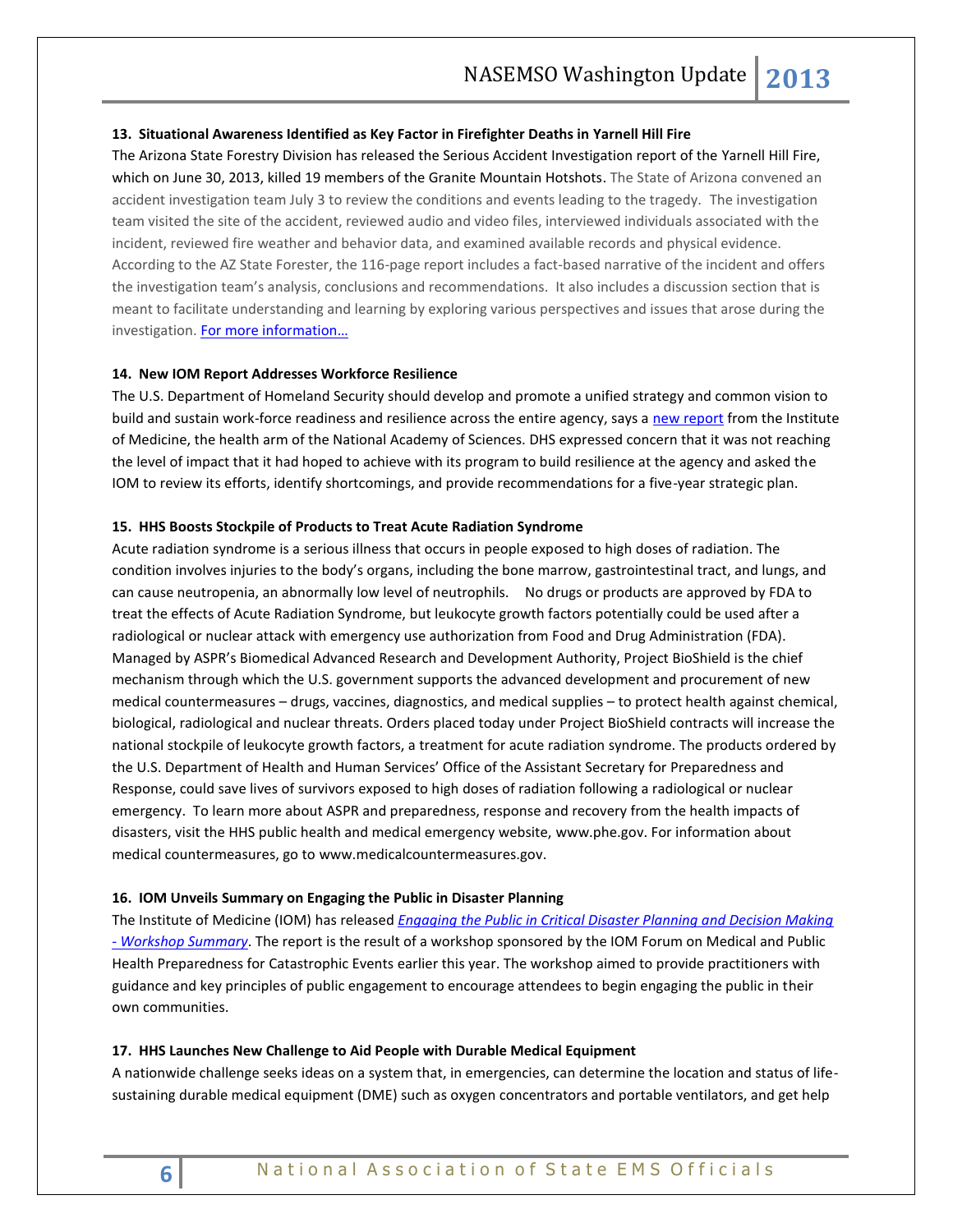to users. The U.S. Department of Health and Human Services' Office of the Assistant Secretary for Preparedness and Response (ASPR) recently launched the challenge. Thousands of people in the United States rely on electrically powered DMEs to meet their medical needs at home. In prolonged power outages, they often must seek help in shelters or emergency rooms to power the equipment or recharge the battery. Through the challenge, ASPR seeks ideas for a system that can capture essential data from DME, including loss of power, power level, GPS location, time and date, battery life, and privacy-protected user identifying information. The system should be accessible to all patients who use DME in their homes and must securely send data to other secure information systems. Ideas will be evaluated by experts and judged by Dr. Nicole Lurie. Experts will include leaders from the design, device, venture, and government sectors. The person or team with the best idea could receive up to \$5,000 from ASPR and may be invited to present the idea publicly. For details and to register to participate in the Ideation Challenge, visit [www.challenge.gov](http://www.challenge.gov/) and search for this ASPR challenge.

# **18. NCHRP Publishes Report on its Study of EMS Response to Motor Vehicle Crashes in Rural Areas**

The Transportation Research Board's National Cooperative Highway Research Program (NCHRP) has released a report of its study, "Emergency Medical Services Response to Motor Vehicle Crashes in Rural Areas." Information synthesized in the study was acquired through literature review, surveys of 14 state offices of EMS and state departments of transportation, and follow-up interviews with selected agencies. NASEMSO representatives who served on the panel overseeing the study included: NASEMSO Executive Director Dia Gainor; NASEMSO President Jim DeTienne (Montana); and Dean Cole (Nebraska). The NCHRP report is [available online here.](http://www.trb.org/Main/Blurbs/169523.aspx)

# **19. New NIOSH Fact Sheet Available on PAPR Performance**

The guidance in a new fact sheet from the National Institute for Occupational Health and Safety (NIOSH) will help respiratory protection program administrators, managers, and powered air-purifying respirator (PAPR) wearers understand the importance of a PAPR's battery in assuring effective respiratory protection. The respiratory protection program administrator should assure that PAPR manufacturer recommendations for battery storage, care, usage, and disposal are addressed. However, an understanding of these requirements by managers and PAPR wearers is also beneficial to ensure personal protection. [For more information…](http://www.cdc.gov/NIOSH/docs/2013-146/pdfs/2013-146.pdf)

#### **20. MCB "Transfer Processes" Webinar Now Available for Viewing**

The Health Resource and Services Administration (HRSA) has archived its recent live webinar for viewing. *Transfer Processes - An Opportunity for Improving Pediatric Emergency Care* reviews the importance of organized transfer processes in ensuring access to pediatric specialty care. The newly released inter facility transfer tool kit, was highlighted and speakers shared several case illustrations of tool kit use to facilitate the preparedness of hospitals in safe and expeditious transfer of the critically ill and/or injured child. This webcast is appropriate for state EMSC managers, State Health Department and Hospital Regulators, hospital administrators including emergency department directors and medical directors, EMS providers, emergency room physicians and nurses, trauma program coordinators and managers, pediatricians, pediatric critical care directors, family members, and others interested in improving emergency medical services for children. Hosted by HRSA Maternal and Child Health Bureau. [For more information…](http://learning.mchb.hrsa.gov/archivedWebcastDetail.asp?id=339)

#### **21. IOM Recommends Collaborative Approaches for Confronting Sexual Exploitation and Trafficking of Minors**

Every day in the United States, children and adolescents are victims of commercial sexual exploitation and sex trafficking. Despite the serious and long-term consequences for victims as well as their families, communities, and society, efforts to prevent, identify, and respond to these crimes are largely under supported, inefficient, uncoordinated, and unevaluated. The IOM and National Research Council studied these crimes as they affect U.S.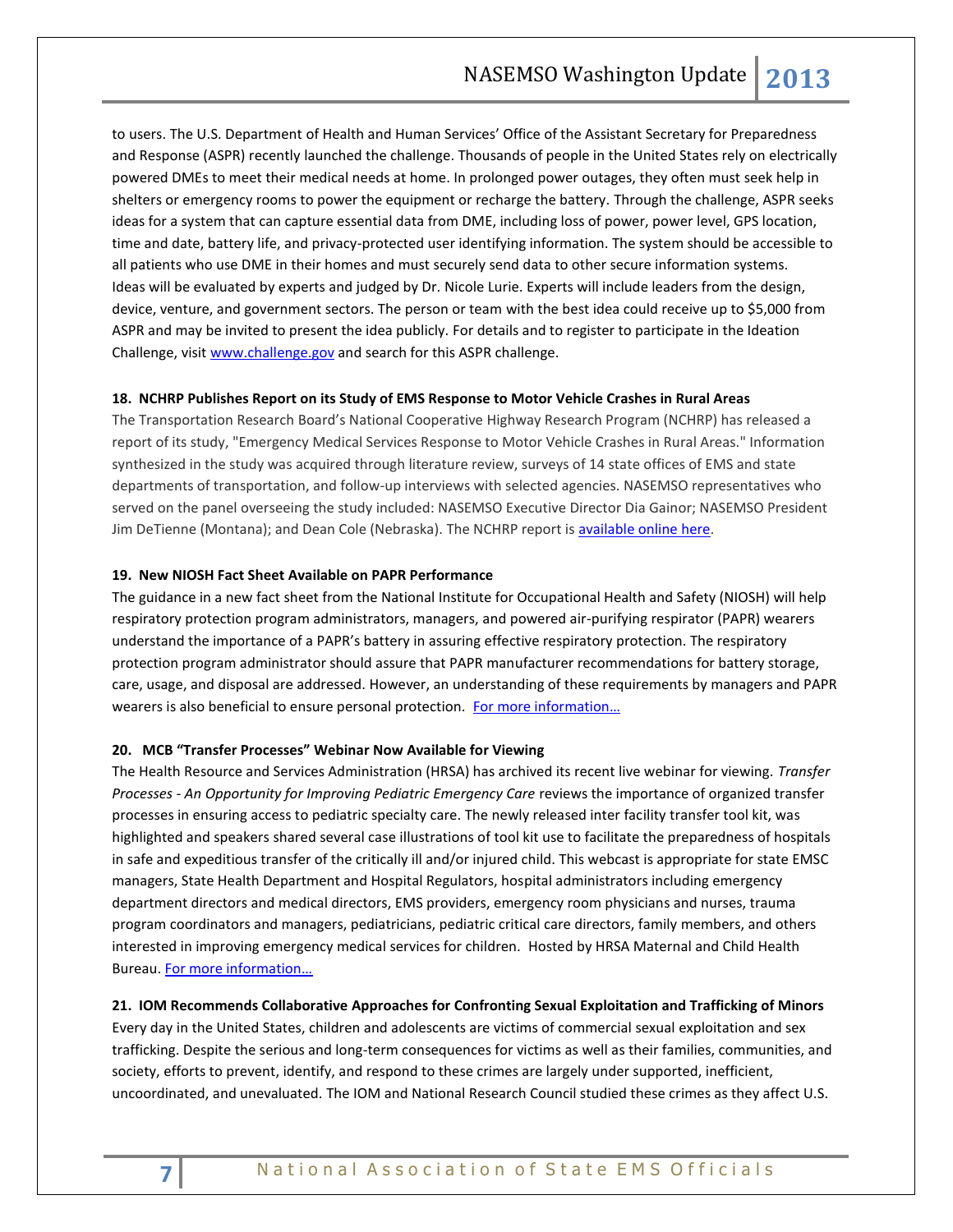citizens and lawful permanent residents of the United States under age 18. The IOM/NRC report offers recommendations concerning strategies for responding to commercial sexual exploitation and sex trafficking of minors in the United States, new legislative approaches, and a research agenda. The report concludes that efforts to prevent, identify, and respond to commercial sexual exploitation and sex trafficking of minors in the United States require better collaborative approaches. These efforts need to confront demand and the individuals who commit and benefit from these crimes. The recommendations in the report have the potential to advance and strengthen the nation's emerging efforts to prevent, identify, and respond to commercial sexual exploitation and sex trafficking of minors. For more information...

# **22. PEARS Updated to Reflect 2010 AHA Guidelines**

Only 4-13% of infants and children who have a cardiac arrest in an out-of-hospital setting survive to hospital discharge. Pediatric Emergency Assessment, Recognition and Stabilization (PEARS) helps you immediately recognize and stabilize children in cardiopulmonary distress, increasing their chance of survival. Updated to reflect the 2010 AHA Guidelines for CPR and ECC, PEARS<sup>®</sup> helps healthcare providers develop the knowledge and skills needed for emergency evaluation and treatment of seriously ill infants and children. PEARS teaches providers how to recognize respiratory distress, shock and cardiac arrest, and provide appropriate lifesaving interventions within the initial minutes of response until the child is transferred to an advanced life support provider. The goal of PEARS is to improve the quality of care provided to seriously ill or injured infants and children, resulting in improved outcomes. Learn more a[t www.heart.org/PEARS](http://www.heart.org/PEARS).

# **23. Celebrate National Rural Health Day November 21, 2013**

National Rural Health Day gives NOSORH, State Offices of Rural Health and partners a chance to showcase Rural America and highlight the efforts of NOSORH, SORHs and others in addressing the unique healthcare needs of rural communities. Toolkit resources to promote National Rural Health Day are available. [For more information…](http://celebratepowerofrural.org/)



# **24. HHS Seeks Comment on Draft Strategic Plan**

Every 4 years, The US Department of Health and Human Service (HHS) updates its strategic plan, which describes its work to address complex, multifaceted, and ever-evolving health and human service issues. Under the Government Performance and Results Modernization Act, Federal agencies are required to consult with the Congress and to solicit and consider the views of external parties. Your input is welcome on the draft HHS Strategic Plan for FY 2014-2018. The comment period will close on October 15, 2013. For more information...

# **25. SAMHSA Releases Opioid Overdose Prevention Toolkit**

The Substance Abuse and Mental Health Services Administration (SAMHSA) introduces new materials to equip communities and local governments with material to develop policies and practices to help prevent opioid-related overdoses and deaths. The toolkit addresses issues for first responders, treatment providers, and those recovering from opioid overdose. For more information...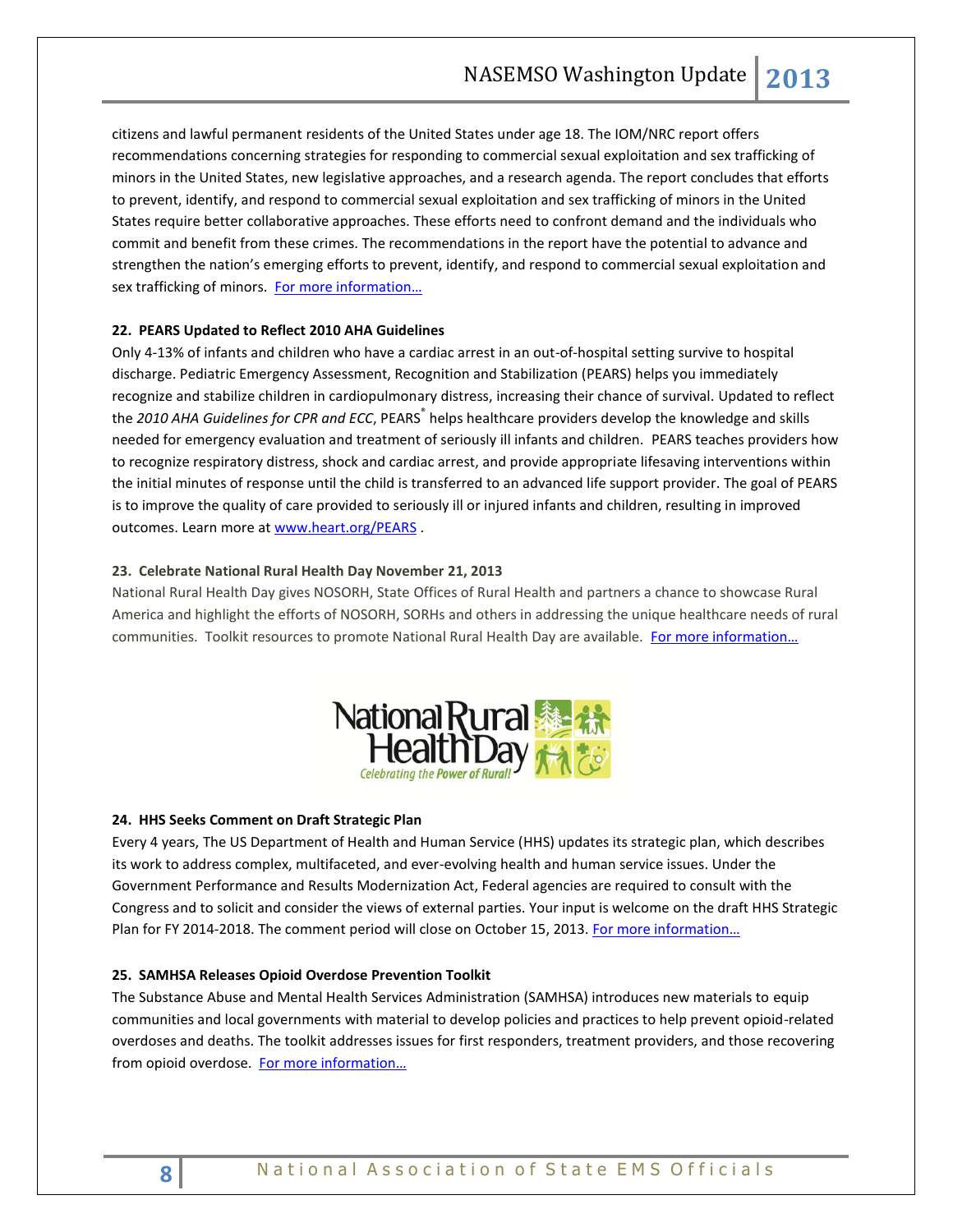#### **26. New FDA Rule Requires Unique Identifier on Medical Devices**

The Food and Drug Administration (FDA) has released a final rule requiring that most medical devices distributed in the United States carry a unique device identifier, or UDI. The long awaited final rule will establish a system to identify devices through their entire distribution and use. The rule, released on September 20, 2013, finalizes a complete implementation of a national UDI system in stages over a period of seven years. When fully implemented, it will improve the quality of information in medical device adverse events reports by making it easier to identify devices. It will also allow the FDA, healthcare providers and industry to more quickly identify product problems and obtain key information to take appropriate and targeted corrective action and effectively manage the recall process to improve patient safety. It will also provide a standard and clear way to document device use in electronic health records, clinical information systems, claims data sources and registries. For more [information…](http://www.fda.gov/MedicalDevices/DeviceRegulationandGuidance/UniqueDeviceIdentification/default.htm)

#### **27. New Safety Measures Announced for Extended-release and Long-acting Opioids**

The Food and Drug Administration (FDA) has announced a set of significant measures to enhance the safe and appropriate use of extended-release and long-acting (ER/LA) opioids. These actions include proposed class-wide safety labeling changes and new postmarket requirements for all ER/LA opioid analgesics. The new language will indicate that the drugs should be prescribed only for patients who do not have other treatment options, and should be used to manage pain that is "severe enough" to require round-the-clock treatment. The new changes will also require drug producers to conduct studies on the long-term risks associated with taking such long-acting pain killers. [For more information…](http://www.fda.gov/NewsEvents/Newsroom/PressAnnouncements/ucm367726.htm)

#### **28. NFPA 1201 Revision in Progress**

The National Fire Protection Agency announces that the Fall 2014 First Draft Report for *NFPA 1201: Standard for Providing Emergency Service to the Public* is now available for review and comment. The Standard provides recommendations for the structure and operation of organizations that provide public fire protection. *NFPA 1201* also outlines the roles and responsibilities regarding fire service response capabilities to fire suppression, emergency medical services, and special operations, including hazardous material response. The document also provides guidance on mutual aid, and fire department mandates relating to emergency management. Electronic submissions are welcome through November 15, 2013 while paper submissions will be accepted through October 11, 2013. [For more information…](https://evsafetytraining.org/aboutthecodes/?mode=code&code=1201&tab=nextedition)

#### **29. New Statement on EMS as an Essential Public Function**

The NAEMT Board of Directors has adopted a new position statement on EMS as an Essential Public Function developed by the NAEMT Advocacy Committee. The statement calls for local, state and federal government authorities to share the responsibility for funding EMS and integrating EMS in our nation's preparedness, response and recovery infrastructure. Given the essential life-saving public function provided by EMS, strong public leadership and appropriate and consistent public funding is vital to ensure the viability, effectiveness and sustainability of EMS in our nation. In particular, funding for EMS must be sufficient to ensure an effective response not only in daily operations, but also in disasters, mass casualty incidents and other public health crises. Read and download the full position statement [here.](http://library.constantcontact.com/download/get/file/1102759616624-256/EMS+as+an+Essential+Public+Function.pdf)

#### **30. Hospira Blood Sets: Recall - Blood Bags Punctured With Piercing Pin**

Hospira, Inc. announced a recall of certain blood sets. There have been reports from customers of instances in which the outer wall of blood bags were punctured with the piercing pin on certain Hospira blood sets during insertion of the pin into the blood bag. If the piercing pin on this product punctures the outer wall of a blood bag, it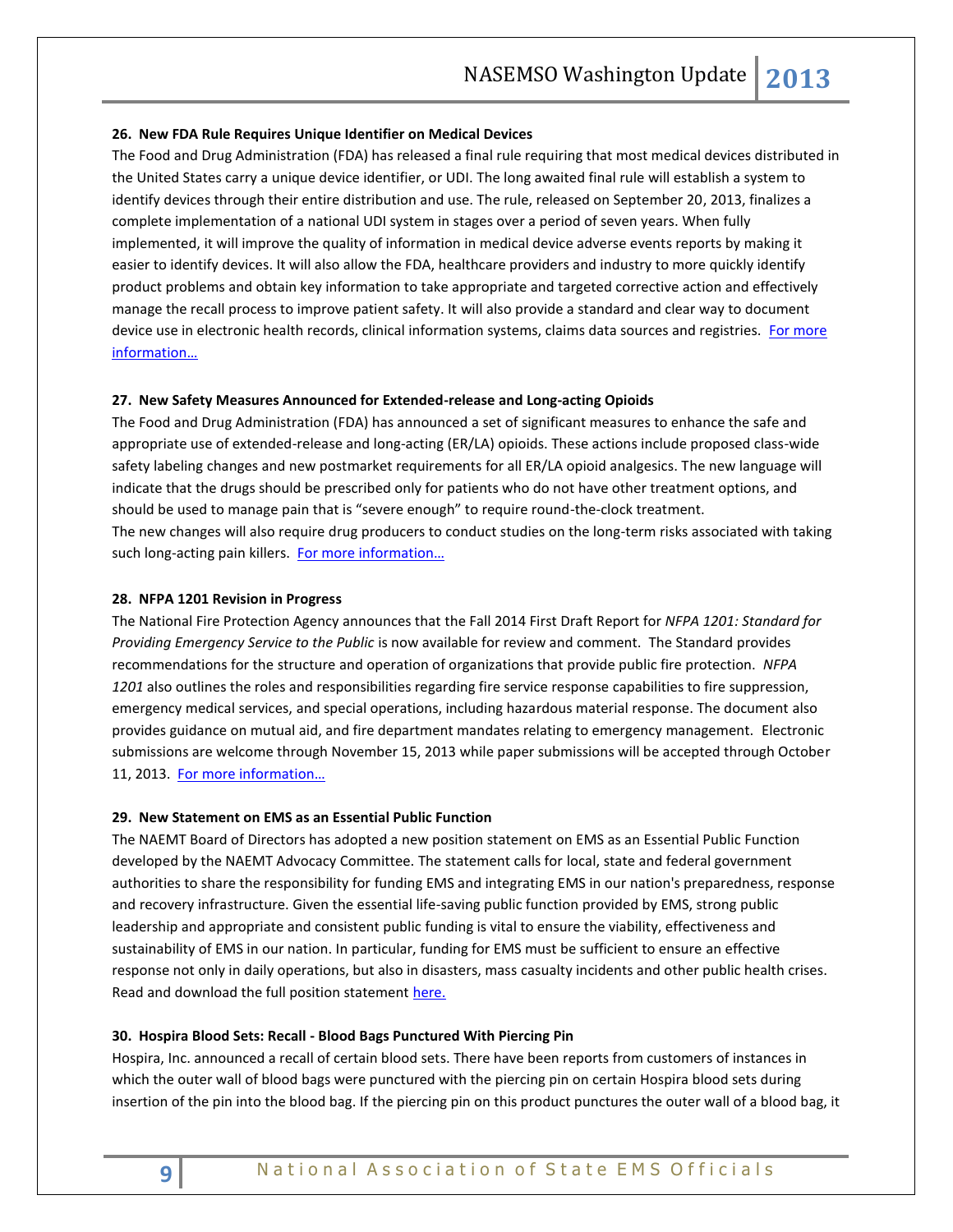may result in spillage of the blood and blood products stored in the bag, resulting in a delay/interruption in therapy. Delay/interruption in therapy can potentially lead to significant injury or death. This issue has been identified as a contributing factor in one report of a patient death due to a delay/interruption in therapy. At this time, there is no need for customers to discontinue use of or return Hospira blood sets. However, Hospira recommends users exercise extreme caution when piercing blood bags with a Hospira blood set mentioned above and make sure that all instructions for use included with the blood bag and facility's protocol for spiking blood bags are completely followed in order to minimize the possibility of puncturing the outer wall of the blood bag. Hospira has begun distribution of sets with a blunter piercing pin that is shorter than the pins in the Impacted List Numbers that came available in March 2013. For more information...

# **31. Ladder Safety: There's an App for That**

NIOSH recently released its first smart phone application (app) for mobile devices. This free app is aimed at improving extension ladder safety by providing real-time safety information delivered via the latest technology. Falls are a persistent source of injury in many occupations and in home use. Falls are the number one cause of construction-worker fatalities with falls from ladders a common yet preventable construction injury. Health services and the wholesale and retail industries experience the largest number of non-fatal fall-related injuries. Ladders are also used in home maintenance and repair and to access higher places at home. The NIOSH Ladder Safety phone app has an angle of inclination indicator that uses visual and audible signals making it easier for workers and other users to set an extension ladder at the proper angle of 75.5 degrees. The app can help workers prevent falls and is also a tool for employers who want to ensure a safe workplace. The app is available through the [NIOSH website,](http://www.cdc.gov/niosh/topics/falls/) the [Apple App-store,](https://itunes.apple.com/WebObjects/MZStore.woa/wa/viewSoftware?id=658633912&mt=8) and th[e Android Market.](https://play.google.com/store/apps/details?id=gov.cdc.niosh.dsr.laddersafety) For more information...

# **32. Bureau of Emergency Medical Services Director: Applications accepted until Thursday October 3rd**

The Louisiana Department of Health and Hospitals – Office of Public Health has an immediate opening for an experienced individual for the position of Bureau of Emergency Medical Services Director. This position is responsible for administering all functions of the statewide EMS program, and has the responsibility to plan, develop, lead, monitor, and regulate a comprehensive statewide Emergency Medical Services System, which includes a statewide organization of regionalized, coordinated, and accountable systems of emergency care, preparedness, and response. This position must be flexible, persistent, and knowledgeable about emergency medical services as well as solution oriented, and committed to maintaining an up-to-date knowledge of EMS technology and practice.The ideal candidate will have at least three years of experience in a supervisory or management position; demonstrated skill in managing EMS programs with proven ability to negotiate multiagency contracts for medical services; and is EMS certified or eligible for EMS certification. For more [information…](http://tinyurl.com/n78qcvd)

# **33. Early Warning Scores in the ED Identify Kids Who Need the ICU**

Objective: Pediatric early warning scores (PEWS) are being advocated for use in the emergency department (ED). The goal of this study was to compare the validity of different PEWS in a pediatric ED. CONCLUSIONS: PEWS can be used to detect children presenting to the ED who are in need of an ICU admission. Scoring systems, wherein the parameters are summed to a numeric value, were better able to identify patients at risk than triggering systems, which need 1 positive parameter. The authors warn against using the tools in place of standard triage protocols. Seiger, et al. Validity of Different Pediatric Early Warning Scores in the Emergency Department *Pediatrics* peds.2012-3594. [View the abstract…](http://pediatrics.aappublications.org/content/early/2013/09/04/peds.2012-3594)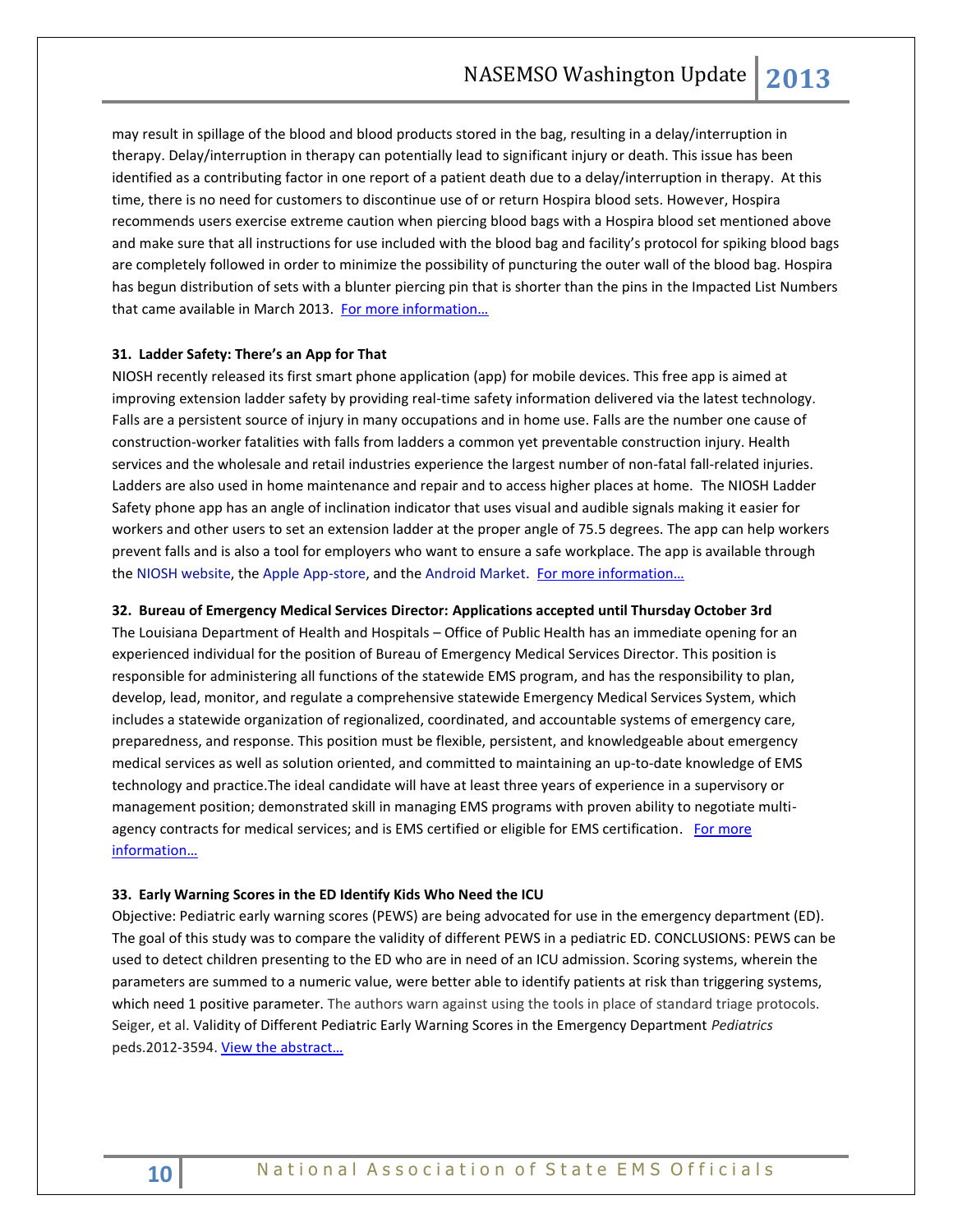# **34. New from AAP: Evaluation of Children When Sexual Abuse is Suspected**

This clinical report, *The Evaluation of Children in the Primary Care Setting When Sexual Abuse Is Suspected*, updates a 2005 report from the American Academy of Pediatrics on the evaluation of sexual abuse in children. The medical assessment of suspected child sexual abuse should include obtaining a history, performing a physical examination, and obtaining appropriate laboratory tests. The role of the physician includes determining the need to report suspected sexual abuse; assessing the physical, emotional, and behavioral consequences of sexual abuse; providing information to parents about how to support their child; and coordinating with other professionals to provide comprehensive treatment and follow-up of children exposed to child sexual abuse. Pediatrics 2013;132:e558-e567. [Full text, free access.](http://pediatrics.aappublications.org/content/early/2013/07/23/peds.2013-1741.full.pdf)

# **35. New Study Supports Use of Pediatric Telemedicine in Rural EDs**

A new study published in *Critical Care Medicine* aimed "To compare the quality of care delivered to critically ill and injured children receiving telemedicine, telephone, or no consultation in rural emergency departments." It concludes "Physician-rated quality of care was higher for patients who received consultations with telemedicine than for patients who received either telephone or no consultation. Telemedicine consultations were associated with more frequent changes in diagnostic and therapeutic interventions, and higher parent satisfaction, than telephone consultations." Dharmar, M; Romano, P; Kuppermann, N; Nesbitt, T; Cole, Stacey L; Andrada, E; Vance, C; Harvey, D; Marcin, J. Impact of Critical Care Telemedicine Consultations on Children in Rural Emergency Departments. Crit Care Med August 2013. [Abstract only,](http://journals.lww.com/ccmjournal/Abstract/publishahead/Impact_of_Critical_Care_Telemedicine_Consultations.97804.aspx) article available for purchase.

# **UPCOMING EVENTS**

# **\*\*\*STATEWIDE EMS CONFERENCES\*\*\***

Colorado State EMS Conference November 7-10, 2013 Keystone, CO For more information...

#### **\*\*\*National Conferences and Special Meetings\*\*\***

ACEP 2013 Scientific Assembly October 14-17, 2013 Seattle, WA. For more information...

\*The Council of Ambulance Authorities. 2013 CAA Conference 'Exploring the Frontiers: Paramedicine of Tomorrow' October 16 -17, 2013. Canberra, Australia. Registration is now available. For more information...

Air Medical Transport Conference (AMTC 2013) October 21-23, 2013 Virginia Beach, VA For more information...

IAEM-USA Annual Conference & EMEX 2013 International Association of Emergency Managers October 25-30, 2013 Reno, NV For more information...

National Organization for State Offices of Rural Health Annual Meeting. October 28 - 30, 2013. Asheville, NC. For [more information…](http://www.nosorh.org/news/events.php)

See more EMS Events on NASEMSO's web site at <http://www.nasemso.org/Resources/Calendar/index.asp>